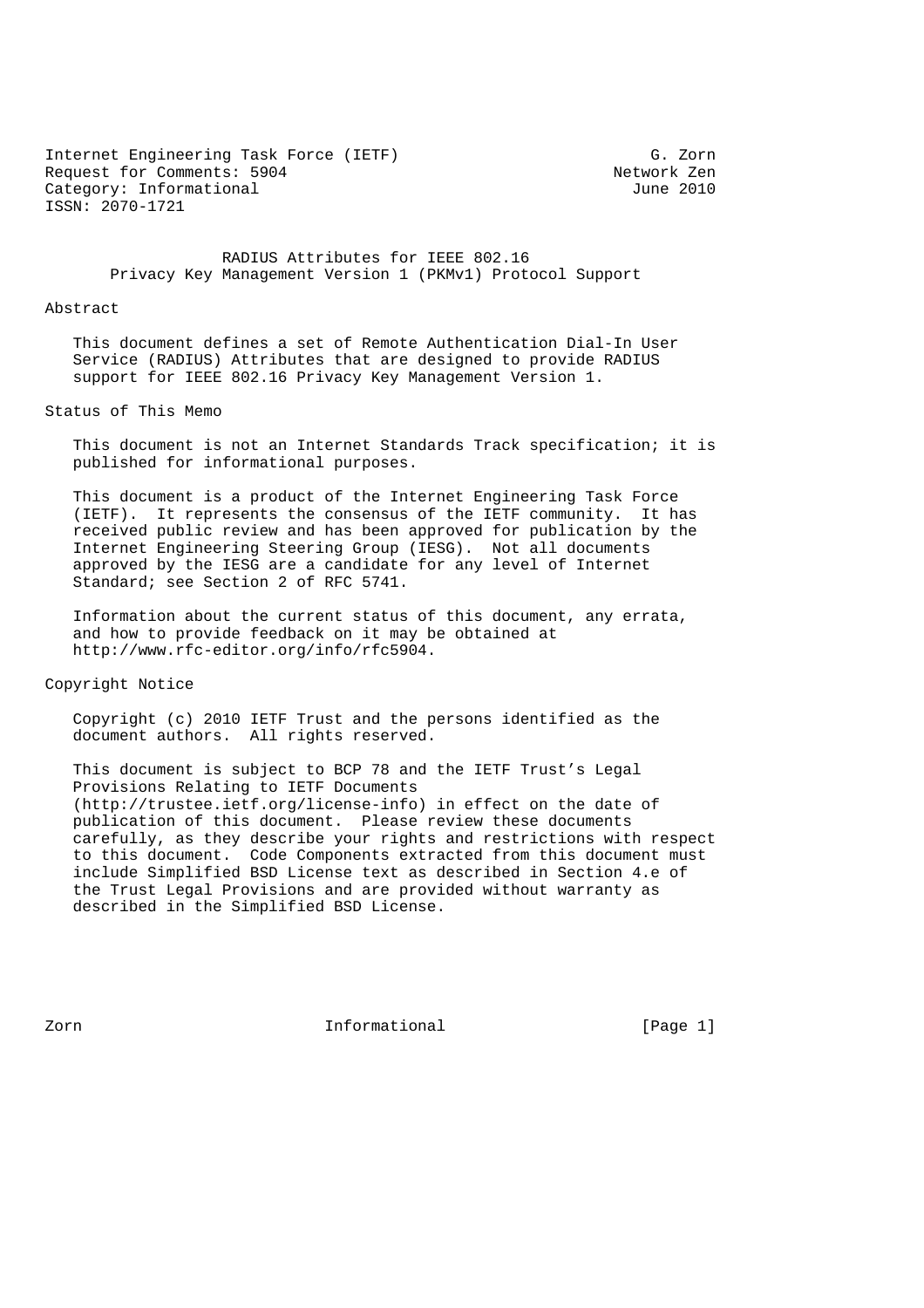This document may contain material from IETF Documents or IETF Contributions published or made publicly available before November 10, 2008. The person(s) controlling the copyright in some of this material may not have granted the IETF Trust the right to allow modifications of such material outside the IETF Standards Process. Without obtaining an adequate license from the person(s) controlling the copyright in such materials, this document may not be modified outside the IETF Standards Process, and derivative works of it may not be created outside the IETF Standards Process, except to format it for publication as an RFC or to translate it into languages other than English.

# Table of Contents

| 2.            |                                   |  |  |  |  |  |  |  |  |  |  |  |     |
|---------------|-----------------------------------|--|--|--|--|--|--|--|--|--|--|--|-----|
| $\mathcal{R}$ |                                   |  |  |  |  |  |  |  |  |  |  |  | -3  |
| 31            |                                   |  |  |  |  |  |  |  |  |  |  |  | 4   |
| 3.2.          |                                   |  |  |  |  |  |  |  |  |  |  |  | - 5 |
| 3.3.          |                                   |  |  |  |  |  |  |  |  |  |  |  | -6  |
| 3.4.          |                                   |  |  |  |  |  |  |  |  |  |  |  | - 8 |
| 3.5.          |                                   |  |  |  |  |  |  |  |  |  |  |  | -9  |
| 3.6.          | PKM-SA-Descriptor 9               |  |  |  |  |  |  |  |  |  |  |  |     |
| 3.7.          |                                   |  |  |  |  |  |  |  |  |  |  |  |     |
|               | $3.7.1.$ AUTH-Key Protection 12   |  |  |  |  |  |  |  |  |  |  |  |     |
| 4.            |                                   |  |  |  |  |  |  |  |  |  |  |  |     |
| 5.            | Diameter Considerations 13        |  |  |  |  |  |  |  |  |  |  |  |     |
| б.            | Security Considerations 13        |  |  |  |  |  |  |  |  |  |  |  |     |
| $7$ .         |                                   |  |  |  |  |  |  |  |  |  |  |  |     |
| 8.            |                                   |  |  |  |  |  |  |  |  |  |  |  |     |
| 9.            |                                   |  |  |  |  |  |  |  |  |  |  |  |     |
|               |                                   |  |  |  |  |  |  |  |  |  |  |  |     |
|               | $10.1.$ Normative References 14   |  |  |  |  |  |  |  |  |  |  |  |     |
|               | $10.2.$ Informative References 14 |  |  |  |  |  |  |  |  |  |  |  |     |
|               |                                   |  |  |  |  |  |  |  |  |  |  |  |     |

Zorn Informational [Page 2]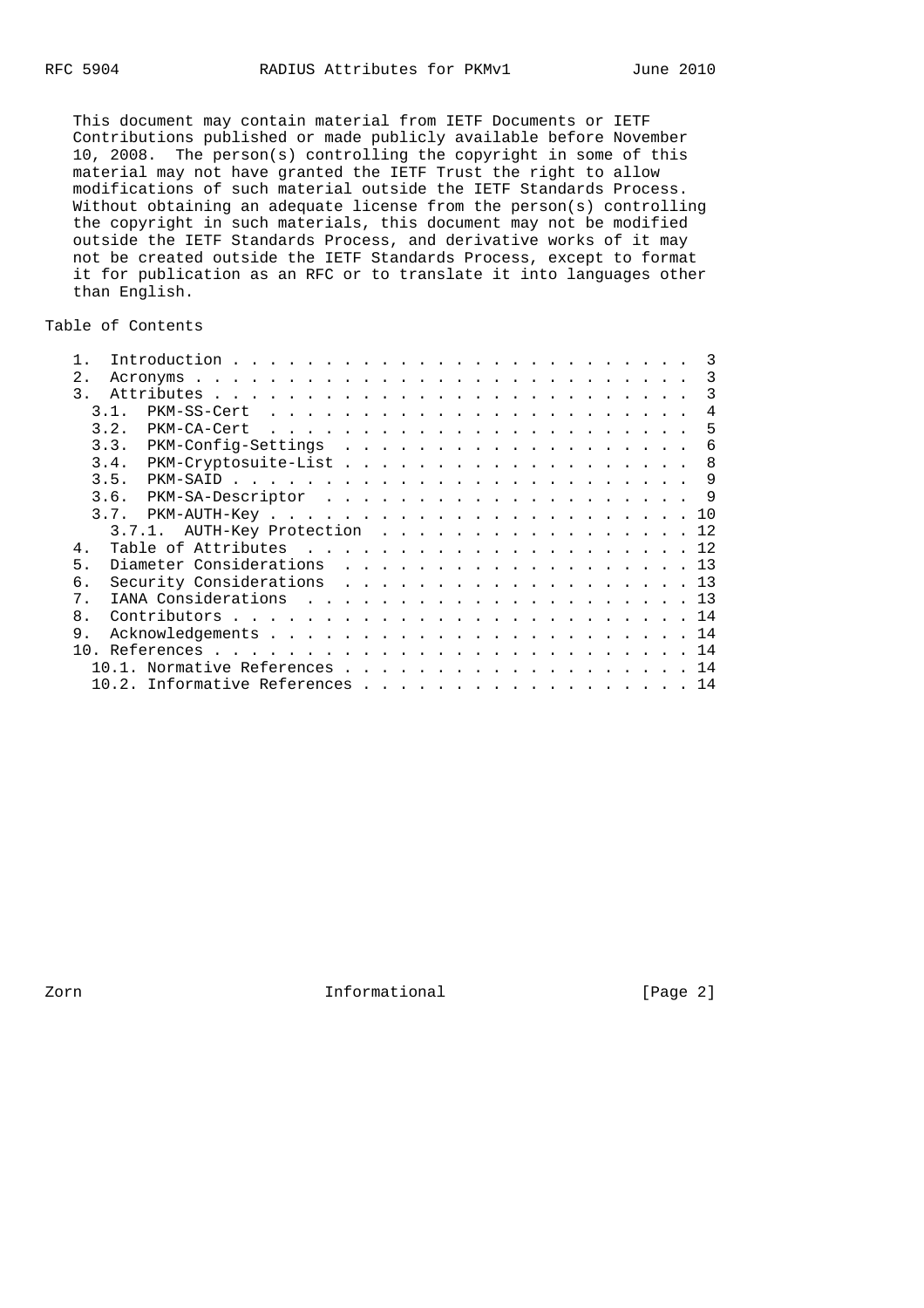### 1. Introduction

 Privacy Key Management Version 1 (PKMv1) [IEEE.802.16-2004] is a public-key-based authentication and key establishment protocol typically used in fixed wireless broadband network deployments. The protocol utilizes X.509 v3 certificates [RFC2459], RSA encryption [RFC2437], and a variety of secret key cryptographic methods to allow an 802.16 Base Station (BS) to authenticate a Subscriber Station (SS) and perform key establishment and maintenance between an SS and BS.

 This document defines a set of RADIUS Attributes that are designed to provide support for PKMv1. The target audience for this document consists of those developers implementing RADIUS support for PKMv1; therefore, familiarity with both RADIUS [RFC2865] and the IEEE 802.16-2004 standard is assumed.

 Please note that this document relies on IEEE.802.16-2004, which references RFC 2437 and RFC 2459, rather than any more recent RFCs on RSA and X.509 certificates (e.g., RFC 3447 and RFC 5280).

## 2. Acronyms

 $C_A$ 

 Certification Authority; a trusted party issuing and signing X.509 certificates.

 For further information on the following terms, please see Section 7 of [IEEE.802.16-2004].

SA

Security Association

#### **SAID**

Security Association Identifier

#### TEK

Traffic Encryption Key

3. Attributes

 The following subsections describe the Attributes defined by this document. This specification concerns the following values:

137 PKM-SS-Cert

- 138 PKM-CA-Cert
- 139 PKM-Config-Settings

Zorn **Informational Informational** [Page 3]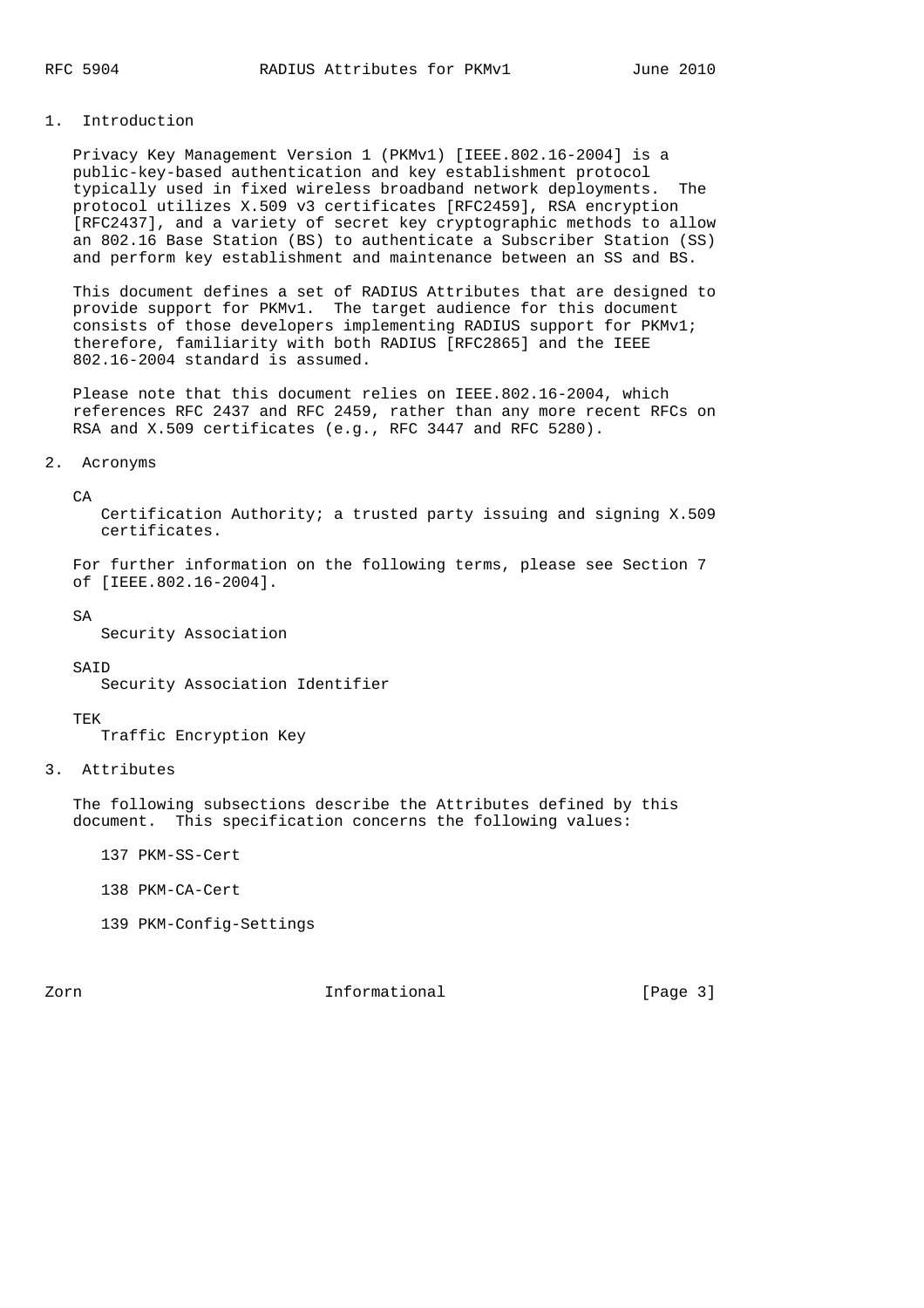- 140 PKM-Cryptosuite-List
- 141 PKM-SAID
- 142 PKM-SA-Descriptor
- 143 PKM-Auth-Key
- 3.1. PKM-SS-Cert

Description

 The PKM-SS-Cert Attribute is variable length and MAY be transmitted in the Access-Request message. The Value field is of type string and contains the X.509 certificate [RFC2459] binding a public key to the identifier of the Subscriber Station.

 The minimum size of an SS certificate exceeds the maximum size of a RADIUS attribute. Therefore, the client MUST encapsulate the certificate in the Value fields of two or more instances of the PKM-SS-Cert Attribute, each (except possibly the last) having a length of 255 octets. These multiple PKM-SS-Cert Attributes MUST appear consecutively and in order within the packet. Upon receipt, the RADIUS server MUST recover the original certificate by concatenating the Value fields of the received PKM-SS-Cert Attributes in order.

 A summary of the PKM-SS-Cert Attribute format is shown below. The fields are transmitted from left to right.

 1 2 0 1 2 3 4 5 6 7 8 9 0 1 2 3 4 5 6 7 8 9 0 1 2 3 +-+-+-+-+-+-+-+-+-+-+-+-+-+-+-+-+-+-+-+-+-+-+-+-+ | Type | Len | Value... +-+-+-+-+-+-+-+-+-+-+-+-+-+-+-+-+-+-+-+-+-+-+-+-+

Type

137 for PKM-SS-Cert

 $Len$ 

> 2

Value

 The Value field is variable length and contains a (possibly complete) portion of an X.509 certificate.

Zorn **Informational Informational** [Page 4]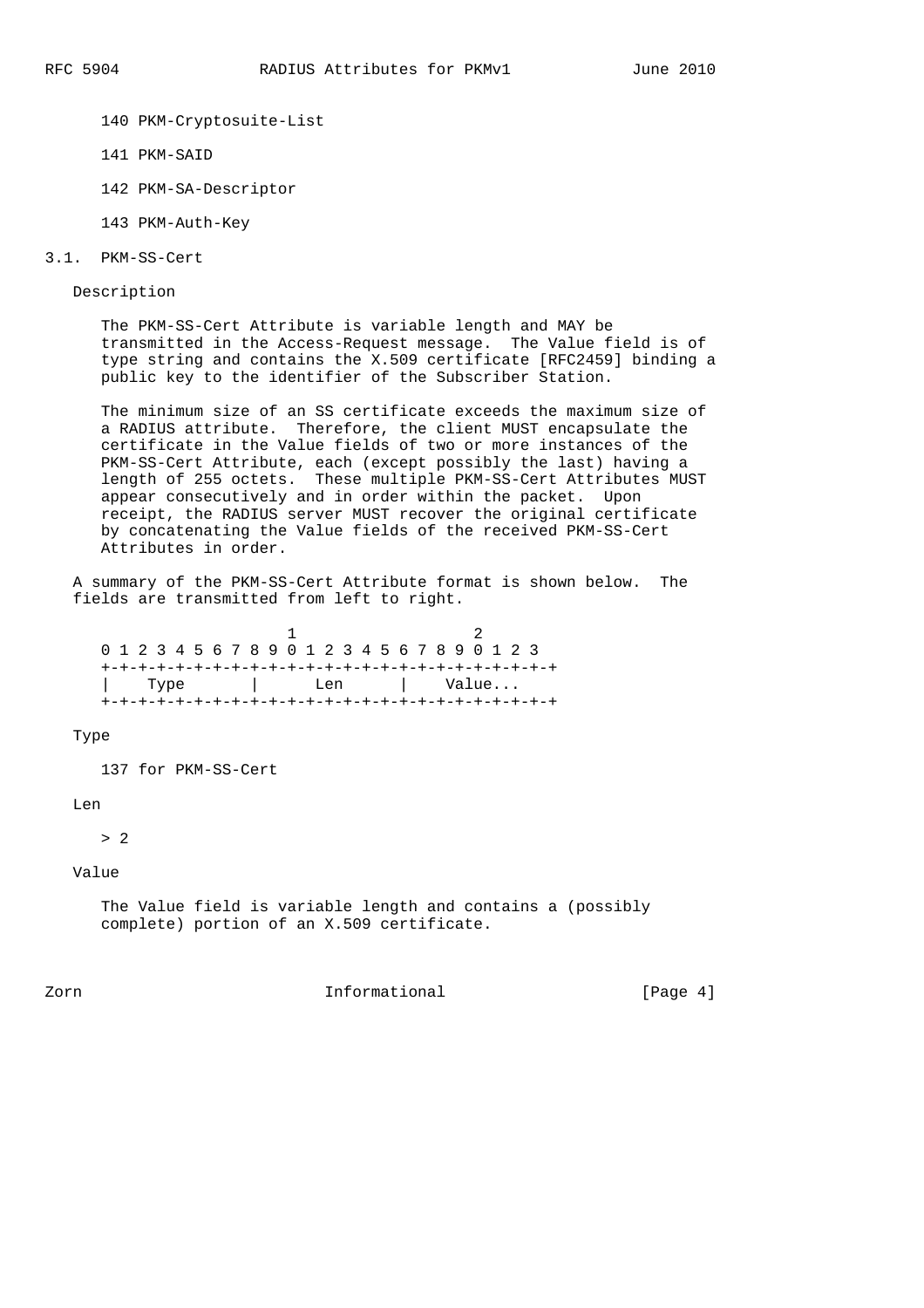# 3.2. PKM-CA-Cert

# Description

 The PKM-CA-Cert Attribute is variable length and MAY be transmitted in the Access-Request message. The Value field is of type string and contains the X.509 certificate [RFC2459] used by the CA to sign the SS certificate carried in the PKM-SS-Cert attribute (Section 3.1) in the same message.

 The minimum size of a CA certificate exceeds the maximum size of a RADIUS attribute. Therefore, the client MUST encapsulate the certificate in the Value fields of two or more instances of the PKM-CA-Cert Attribute, each (except possibly the last) having a length of 255 octets. These multiple PKM-CA-Cert Attributes MUST appear consecutively and in order within the packet. Upon receipt, the RADIUS server MUST recover the original certificate by concatenating the Value fields of the received PKM-CA-Cert Attributes in order.

 A summary of the PKM-CA-Cert Attribute format is shown below. The fields are transmitted from left to right.

|  |  | 0 1 2 3 4 5 6 7 8 9 0 1 2 3 4 5 6 7 8 9 0 1 2 3 |  |  |  |  |  |  |  |  |  |  |
|--|--|-------------------------------------------------|--|--|--|--|--|--|--|--|--|--|
|  |  |                                                 |  |  |  |  |  |  |  |  |  |  |
|  |  | Type I Len Value                                |  |  |  |  |  |  |  |  |  |  |
|  |  |                                                 |  |  |  |  |  |  |  |  |  |  |

## Type

138 for PKM-CA-Cert

## Len

> 2

# Value

 The Value field is variable length and contains a (possibly complete) portion of an X.509 certificate.

Zorn **Informational Informational** [Page 5]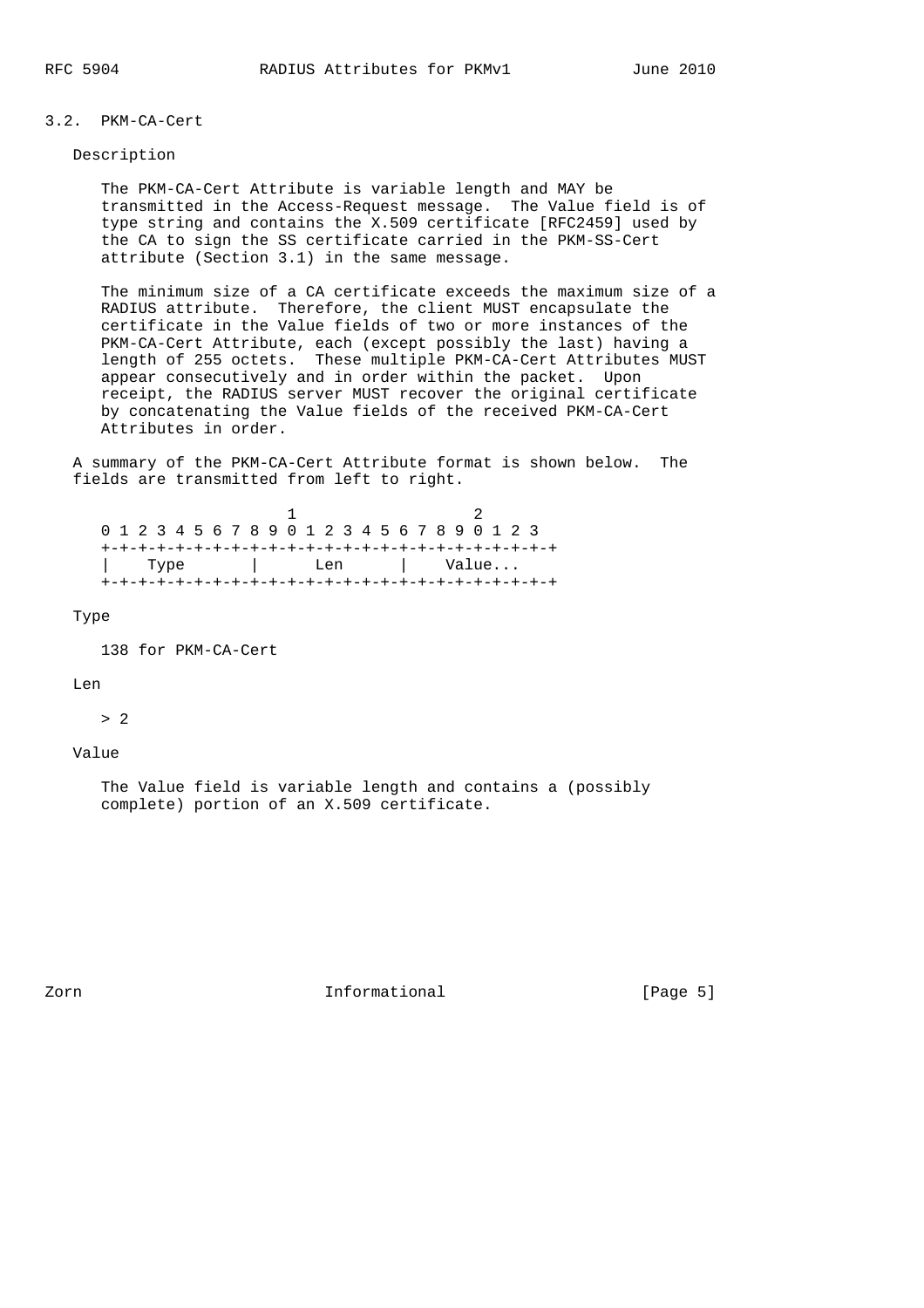# 3.3. PKM-Config-Settings

# Description

 The PKM-Config-Settings Attribute is of type string [RFC2865]. It is 30 octets in length and consists of seven independent fields, each of which is conceptually an unsigned integer. Each of the fields contains a timeout value and corresponds to a Type-Length- Value (TLV) tuple encapsulated in the IEEE 802.16 "PKM configuration settings" attribute; for details on the contents of each field, see Section 11.9.19 of [IEEE.802.16-2004]. One instance of the PKM-Config-Settings Attribute MAY be included in the Access-Accept message.

 A summary of the PKM-Config-Settings Attribute format is shown below. The fields are transmitted from left to right.

|                                     | 0 1 2 3 4 5 6 7 8 9 0 1 2 3 4 5 6 7 8 9 0 1 2 3 4 5 6 7 8 9 0 1 |  |
|-------------------------------------|-----------------------------------------------------------------|--|
|                                     |                                                                 |  |
| Type                                | Len   Auth Wait Timeout                                         |  |
|                                     |                                                                 |  |
| Auth Wait Timeout (cont.)           |                                                                 |  |
|                                     |                                                                 |  |
| Reauth Wait Timeout (cont.)         | Auth Grace Time                                                 |  |
|                                     |                                                                 |  |
| Auth Grace Time (cont.)             | <b>1</b> Op Wait Timeout                                        |  |
|                                     |                                                                 |  |
|                                     | Op Wait Timeout (cont.)   Rekey Wait Timeout                    |  |
|                                     |                                                                 |  |
| Rekey Wait Timeout (cont.)          | TEK Grace Time                                                  |  |
|                                     |                                                                 |  |
|                                     | TEK Grace Time (cont.) TEK Guth Rej Wait Timeout                |  |
|                                     |                                                                 |  |
| Auth Rej Wait Timeout (cont.)       |                                                                 |  |
| +-+-+-+-+-+-+-+-+-+-+-+-+-+-+-+-+-+ |                                                                 |  |

#### Type

139 for PKM-Config-Settings

# Len

30

Zorn **Informational** Informational [Page 6]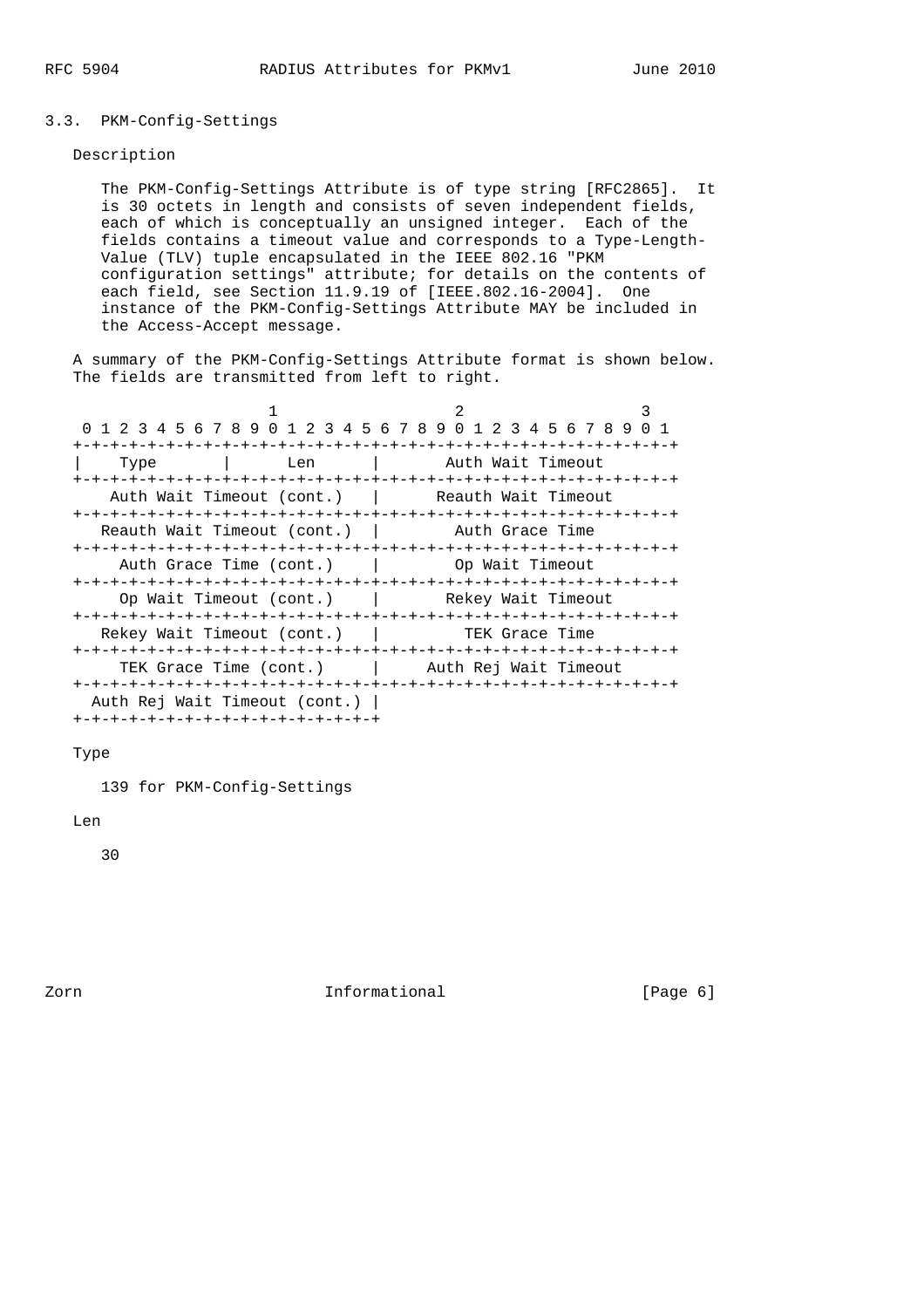Auth Wait Timeout

 The Auth Wait Timeout field is 4 octets in length and corresponds to the "Authorize wait timeout" field of the 802.16 "PKM configuration settings" attribute.

## Reauth Wait Timeout

 The Reauth Wait Timeout field is 4 octets in length and corresponds to the "Reauthorize wait timeout" field of the 802.16 "PKM configuration settings" attribute.

## Auth Grace Time

 The Auth Grace Time field is 4 octets in length and corresponds to the "Authorize grace time" field of the 802.16 "PKM configuration settings" attribute.

Op Wait Timeout

 The Op Wait Timeout field is 4 octets in length and corresponds to the "Operational wait timeout" field of the 802.16 "PKM configuration settings" attribute.

#### Rekey Wait Timeout

 The Rekey Wait Timeout field is 4 octets in length and corresponds to the "Rekey wait timeout" field of the 802.16 "PKM configuration settings" attribute.

TEK Grace Time

 The TEK Grace Time field is 4 octets in length and corresponds to the "TEK grace time" field of the 802.16 "PKM configuration settings" attribute.

Auth Rej Wait Timeout

 The Auth Rej Wait Timeout field is 4 octets in length and corresponds to the "Authorize reject wait timeout" field of the 802.16 "PKM configuration settings" attribute.

Zorn **Informational Informational** [Page 7]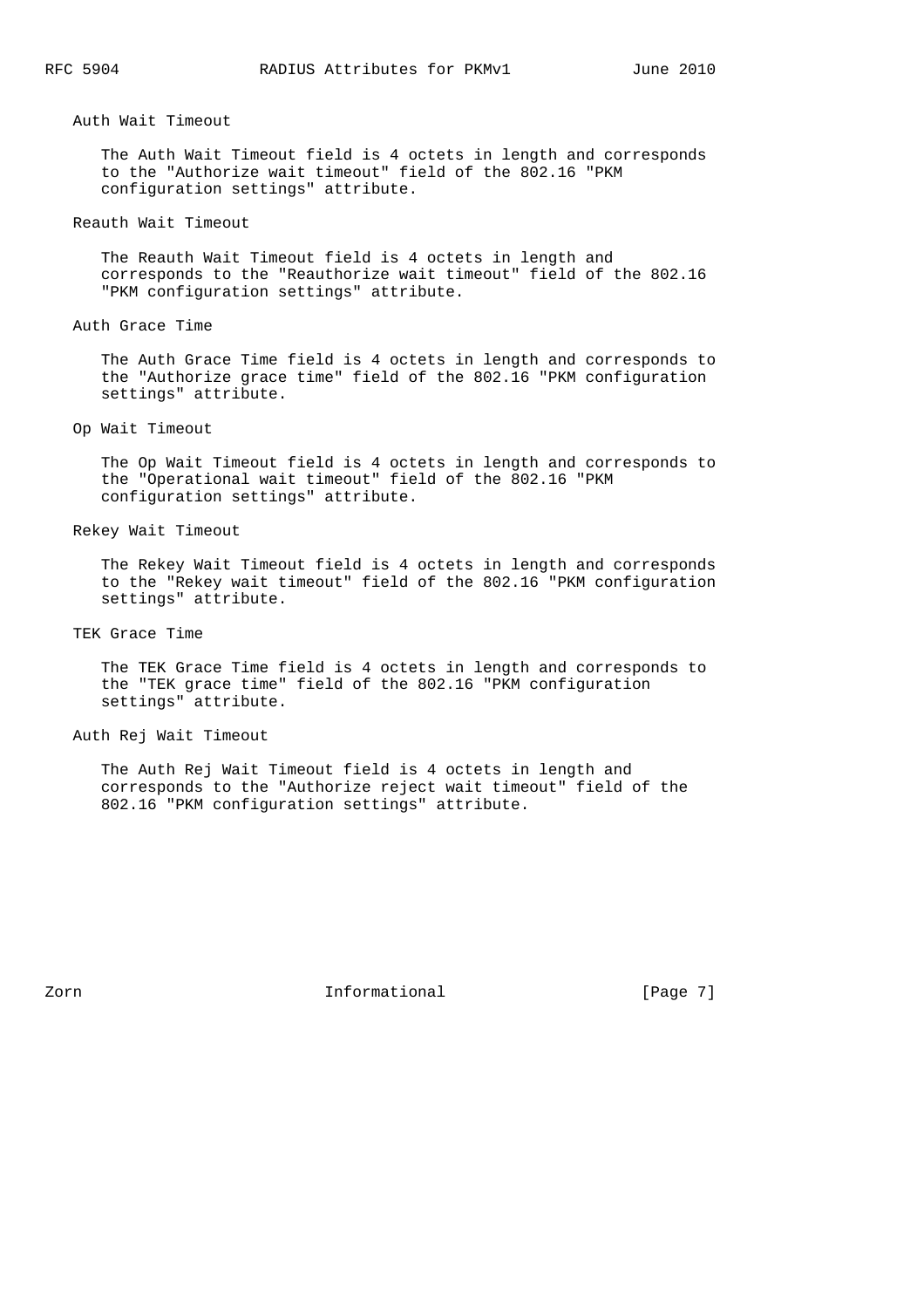# 3.4. PKM-Cryptosuite-List

## Description

 The PKM-Cryptosuite-List Attribute is of type string [RFC2865] and is variable length; it corresponds roughly to the "Cryptographic- Suite-List" 802.16 attribute (see Section 11.19.15 of [IEEE.802.16-2004]), the difference being that the RADIUS Attribute contains only the list of 3-octet cryptographic suite identifiers, omitting the IEEE Type and Length fields.

 The PKM-Cryptosuite-List Attribute MAY be present in an Access- Request message. Any message in which the PKM-Cryptosuite-List Attribute is present MUST also contain an instance of the Message- Authenticator Attribute [RFC3579].

Implementation Note

 The PKM-Cryptosuite-List Attribute is used as a building block to create the 802.16 "Security-Capabilities" attribute ([IEEE.802.16-2004], Section  $11.9.13$ ); since this document only pertains to PKM version 1, the "Version" sub-attribute in that structure MUST be set to 0x01 when the RADIUS client constructs it.

 A summary of the PKM-Cryptosuite-List Attribute format is shown below. The fields are transmitted from left to right.

|  |  |  |  |  |  | 0 1 2 3 4 5 6 7 8 9 0 1 2 3 4 5 6 7 8 9 0 1 2 3 4 5 6 7 8 9 0 1 |  |  |  |  |       |  |  |  |  |  |
|--|--|--|--|--|--|-----------------------------------------------------------------|--|--|--|--|-------|--|--|--|--|--|
|  |  |  |  |  |  |                                                                 |  |  |  |  |       |  |  |  |  |  |
|  |  |  |  |  |  | Type I Len                                                      |  |  |  |  | Value |  |  |  |  |  |
|  |  |  |  |  |  |                                                                 |  |  |  |  |       |  |  |  |  |  |

Type

140 for PKM-Cryptosuite-List

Len

 2 + 3n < 39, where 'n' is the number of cryptosuite identifiers in the list.

Zorn **Informational Informational** [Page 8]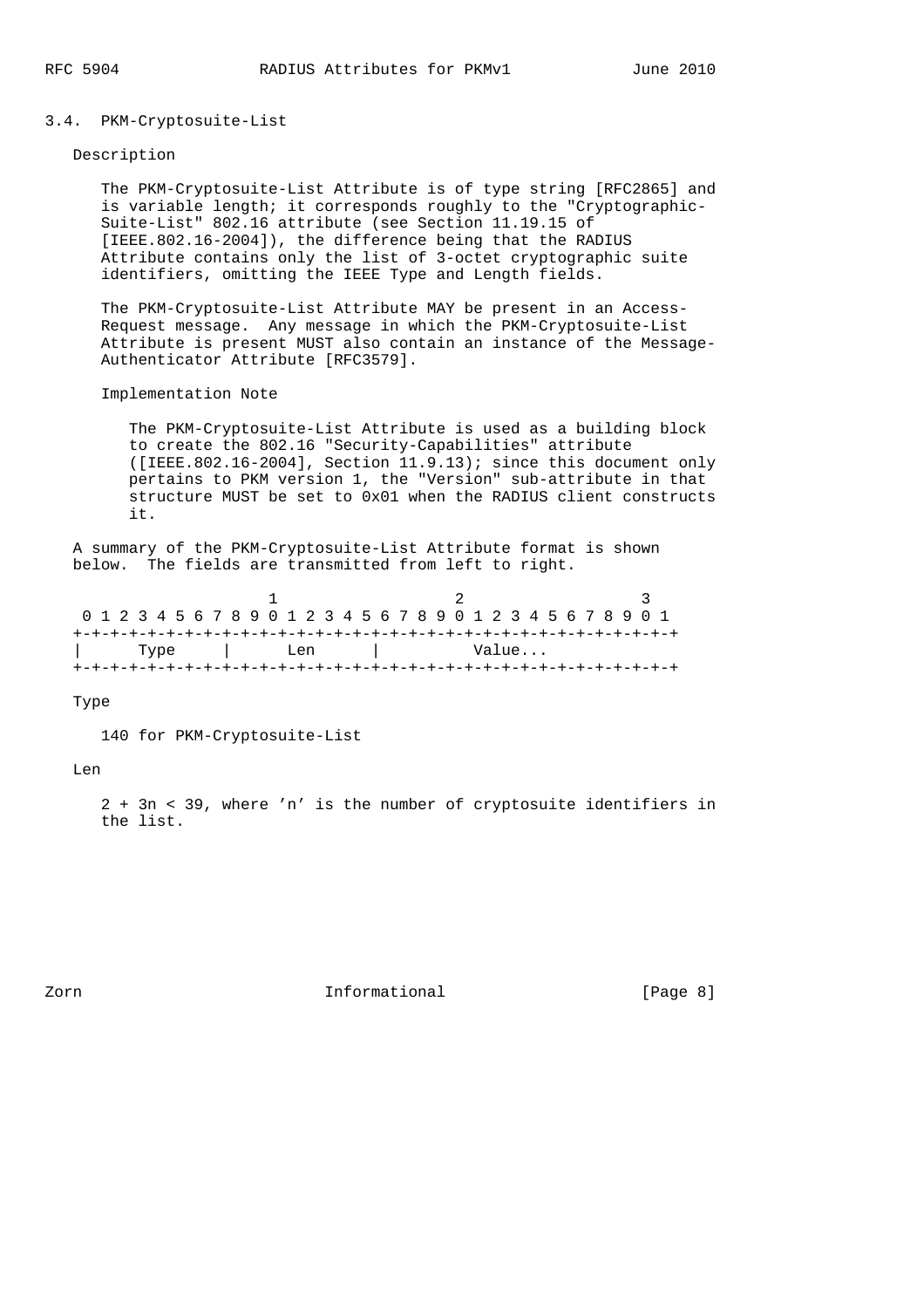Value

 The Value field is variable length and contains a sequence of one or more cryptosuite identifiers, each of which is 3 octets in length and corresponds to the Value field of an IEEE 802.16 Cryptographic-Suite attribute.

#### 3.5. PKM-SAID

Description

 The PKM-SAID Attribute is of type string [RFC2865]. It is 4 octets in length and contains a PKM Security Association Identifier ([IEEE.802.16-2004], Section 11.9.7). It MAY be included in an Access-Request message.

 A summary of the PKM-SAID Attribute format is shown below. The fields are transmitted from left to right.

|  |  |  |  |  | 0 1 2 3 4 5 6 7 8 9 0 1 2 3 4 5 6 7 8 9 0 1 2 3 4 5 6 7 8 9 0 1 |  |  |  |  |  |  |      |  |  |  |  |  |
|--|--|--|--|--|-----------------------------------------------------------------|--|--|--|--|--|--|------|--|--|--|--|--|
|  |  |  |  |  |                                                                 |  |  |  |  |  |  |      |  |  |  |  |  |
|  |  |  |  |  | Type I Len                                                      |  |  |  |  |  |  | SATD |  |  |  |  |  |
|  |  |  |  |  |                                                                 |  |  |  |  |  |  |      |  |  |  |  |  |

### Type

141 for PKM-SAID

```
 Len
```
4

SAID

 The SAID field is two octets in length and corresponds to the Value field of the 802.16 PKM SAID attribute

# 3.6. PKM-SA-Descriptor

Description

 The PKM-SA-Descriptor Attribute is of type string and is 8 octets in length. It contains three fields, described below, which together specify the characteristics of a PKM security association. One or more instances of the PKM-SA-Descriptor Attribute MAY occur in an Access-Accept message.

Zorn **Informational Informational** [Page 9]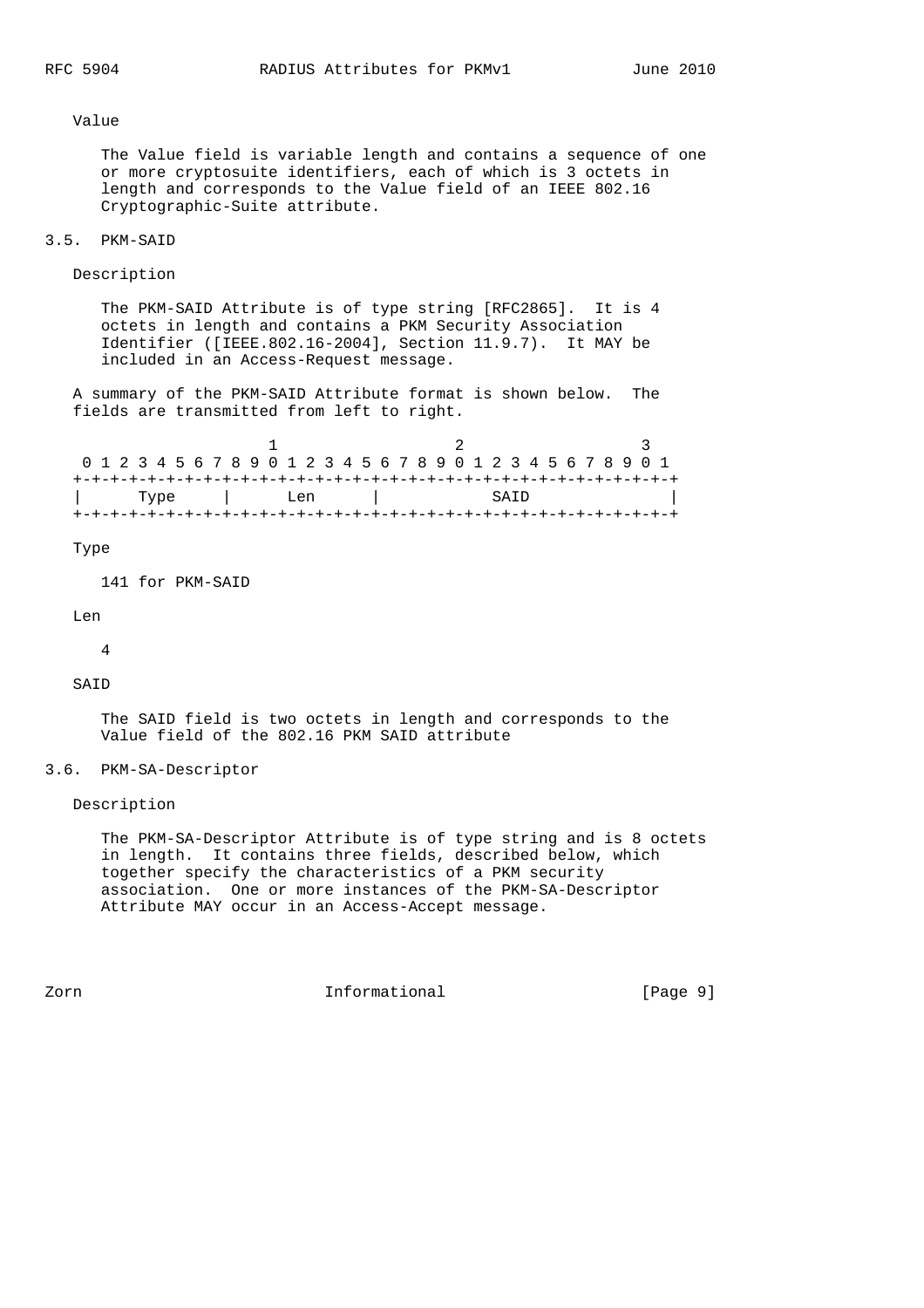A summary of the PKM-SA-Descriptor Attribute format is shown below. The fields are transmitted from left to right.

|  |  | 0 1 2 3 4 5 6 7 8 9 0 1 2 3 4 5 6 7 8 9 0 1 2 3 4 5 6 7 8 9 0 1 |      |  |  |  |       |  |  |             |  |  |                                |  |  |  |  |
|--|--|-----------------------------------------------------------------|------|--|--|--|-------|--|--|-------------|--|--|--------------------------------|--|--|--|--|
|  |  |                                                                 |      |  |  |  |       |  |  |             |  |  | --+-+-+-+-+-+-+-+-+-+-+-+-+-+- |  |  |  |  |
|  |  |                                                                 | Type |  |  |  | T.en. |  |  |             |  |  | SATD                           |  |  |  |  |
|  |  |                                                                 |      |  |  |  |       |  |  |             |  |  |                                |  |  |  |  |
|  |  | SA Type                                                         |      |  |  |  |       |  |  | Cryptosuite |  |  |                                |  |  |  |  |
|  |  |                                                                 |      |  |  |  |       |  |  |             |  |  |                                |  |  |  |  |

Type

142 for PKM-SA-Descriptor

#### Len

8

## SAID

 The SAID field is two octets in length and contains a PKM SAID (Section 3.5).

#### SA Type

 The SA Type field is one octet in length. The contents correspond to those of the Value field of an IEEE 802.16 SA-Type attribute.

## Cryptosuite

 The Cryptosuite field is 3 octets in length. The contents correspond to those of the Value field of an IEEE 802.16 Cryptographic-Suite attribute.

## 3.7. PKM-AUTH-Key

# Description

 The PKM-AUTH-Key Attribute is of type string, 135 octets in length. It consists of 3 fields, described below, which together specify the characteristics of a PKM authorization key. The PKM- AUTH-Key Attribute MAY occur in an Access-Accept message. Any packet that contains an instance of the PKM-AUTH-Key Attribute MUST also contain an instance of the Message-Authenticator Attribute [RFC3579].

zorn 111 - Informational 111 - Informational 120 million (Page 10)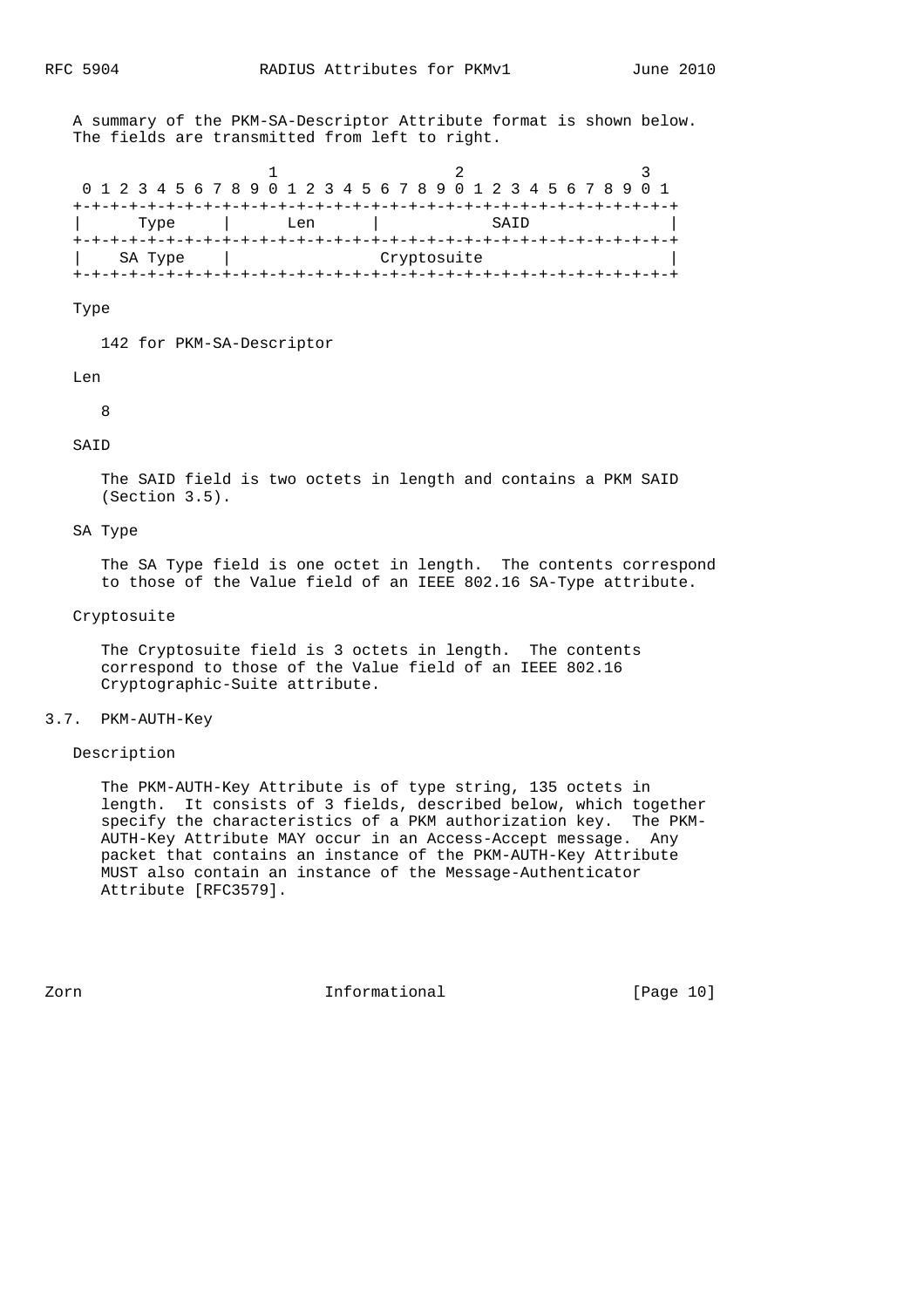A summary of the PKM-AUTH-Key Attribute format is shown below. The fields are transmitted from left to right.

1 2 3 0 1 2 3 4 5 6 7 8 9 0 1 2 3 4 5 6 7 8 9 0 1 2 3 4 5 6 7 8 9 0 1 +-+-+-+-+-+-+-+-+-+-+-+-+-+-+-+-+-+-+-+-+-+-+-+-+-+-+-+-+-+-+-+-+ | Type | Len | +-+-+-+-+-+-+-+-+-+-+-+-+-+-+-+-+-+-+-+-+-+-+-+-+-+-+-+-+-+-+-+-+ Lifetime (cont.) | Sequence | Key... +-+-+-+-+-+-+-+-+-+-+-+-+-+-+-+-+-+-+-+-+-+-+-+-+-+-+-+-+-+-+-+-+

#### Type

143 for PKM-AUTH-Key

#### Len

135

## Lifetime

 The Lifetime field is 4 octets in length and represents the lifetime, in seconds, of the authorization key. For more information, see Section 11.9.4 of [IEEE.802.16-2004].

## Sequence

 The Sequence field is one octet in length. The contents correspond to those of the Value field of an IEEE 802.16 Key- Sequence-Number attribute (see [IEEE.802.16-2004], Section 11.9.5).

# Key

 The Key field is 128 octets in length. The contents correspond to those of the Value field of an IEEE 802.16 AUTH-Key attribute. The Key field MUST be encrypted under the public key from the Subscriber Station certificate (Section 3.1) using RSA encryption [RFC2437]; see Section 7.5 of [IEEE.802.16-2004] for further details.

# Implementation Note

 It is necessary that a plaintext copy of this field be returned in the Access-Accept message; appropriate precautions MUST be taken to ensure the confidentiality of the key.

Zorn **Informational Informational** [Page 11]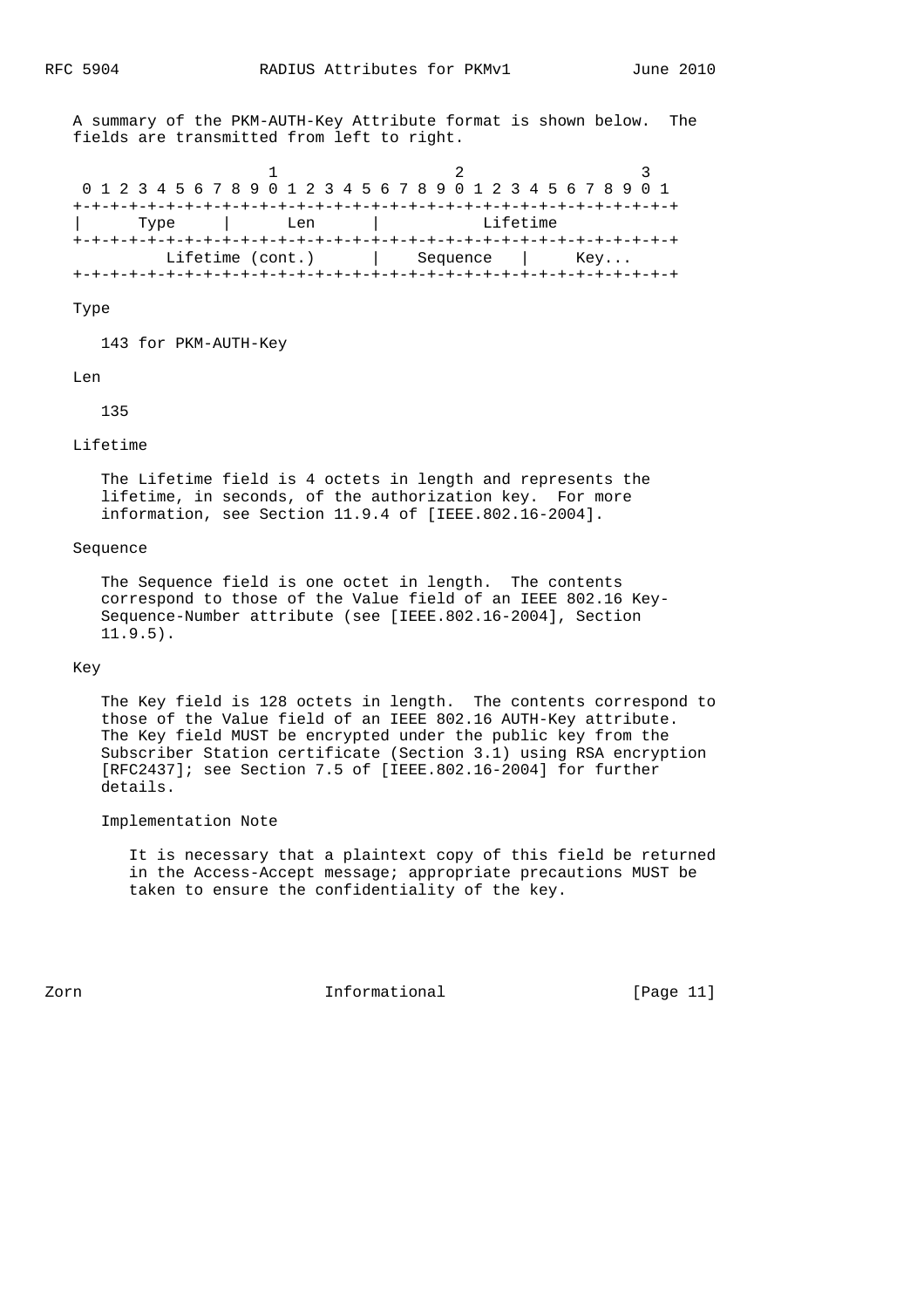### 3.7.1. AUTH-Key Protection

 The PKM-AUTH-Key Attribute (Section 3.7) contains the AUTH-Key encrypted with the SS's public key. The BS also needs the AK, so a second copy of the AK needs to be returned in the Access-Accept message.

 It is RECOMMENDED that the AK is encapsulated in an instance of the MS-MPPE-Send-Key Attribute [RFC2548]. However, see Section 4.3.4 of RFC 3579 [RFC3579] for details regarding weaknesses in the encryption scheme used.

 If better means for protecting the Auth-Key are available (such as RADIUS key attributes with better security properties, or means of protecting the whole Access-Accept message), they SHOULD be used instead of (or in addition to) the MS-MPPE-Send-Key Attribute.

### 4. Table of Attributes

 The following table provides a guide to which attributes may be found in which kinds of packets, and in what quantity.

|         |         | Request Accept Reject Challenge Acct-Req | # | Attribute                |
|---------|---------|------------------------------------------|---|--------------------------|
| $0+$    |         |                                          |   | 137 PKM-SS-Cert [Note 1] |
| $0+$    |         |                                          |   | 138 PKM-CA-Cert [Note 2] |
|         | $0 - 1$ |                                          |   | 139 PKM-Config-Settings  |
| $0 - 1$ |         |                                          |   | 140 PKM-Cryptosuite-List |
| $0 - 1$ | 0       |                                          |   | 141 PKM-SAID             |
|         | $0+$    |                                          |   | 142 PKM-SA-Descriptor    |
|         | $0 - 1$ |                                          |   | 143 PKM-Auth-Key         |
|         | $0 - 1$ |                                          |   | MS-MPPE-Send-Key         |
|         |         |                                          |   | [Note 3]                 |
|         |         |                                          |   |                          |

#### [Note 1]

 No more than one Subscriber Station Certificate may be transferred in an Access-Request packet.

#### [Note 2]

 No more than one CA Certificate may be transferred in an Access- Request packet.

## [Note 3]

 MS-MPPE-Send-Key is one possible attribute that can be used to convey the AK to the BS; other attributes can be used instead (see Section 3.7.1).

zorn **Informational Informational** [Page 12]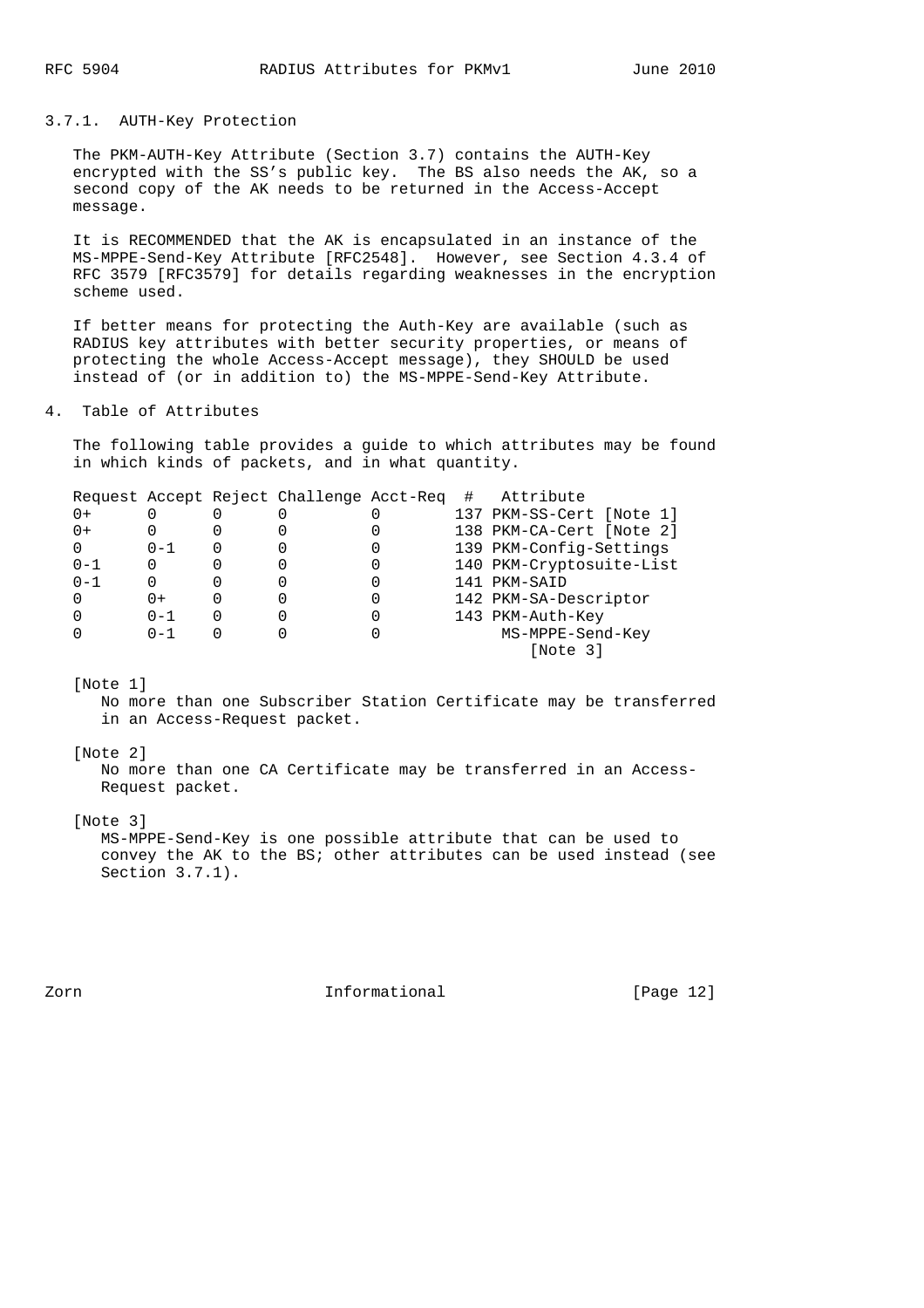The following table defines the meaning of the above table entries.

0 This attribute MUST NOT be present in packet

0+ Zero or more instances of this attribute MAY be present in packet

0-1 Zero or one instance of this attribute MAY be present in packet

1 Exactly one instance of this attribute MUST be present in packet

5. Diameter Considerations

 Since the Attributes defined in this document are allocated from the standard RADIUS type space (see Section 7), no special handling is required by Diameter nodes.

6. Security Considerations

 Section 4 of RFC 3579 [RFC3579] discusses vulnerabilities of the RADIUS protocol.

 Section 3 of the paper "Security Enhancements for Privacy and Key Management Protocol in IEEE 802.16e-2005" [SecEn] discusses the operation and vulnerabilities of the PKMv1 protocol.

 If the Access-Request message is not subject to strong integrity protection, an attacker may be able to modify the contents of the PKM-Cryptosuite-List Attribute, weakening 802.16 security or disabling data encryption altogether.

 If the Access-Accept message is not subject to strong integrity protection, an attacker may be able to modify the contents of the PKM-Auth-Key Attribute. For example, the Key field could be replaced with a key known to the attacker.

 See Section 3.7.1 for security considerations of sending the authorization key to the BS.

7. IANA Considerations

IANA has assigned numbers for the following Attributes:

- 137 PKM-SS-Cert
- 138 PKM-CA-Cert
- 139 PKM-Config-Settings
- 140 PKM-Cryptosuite-List
- 141 PKM-SAID

Zorn **Informational Informational** [Page 13]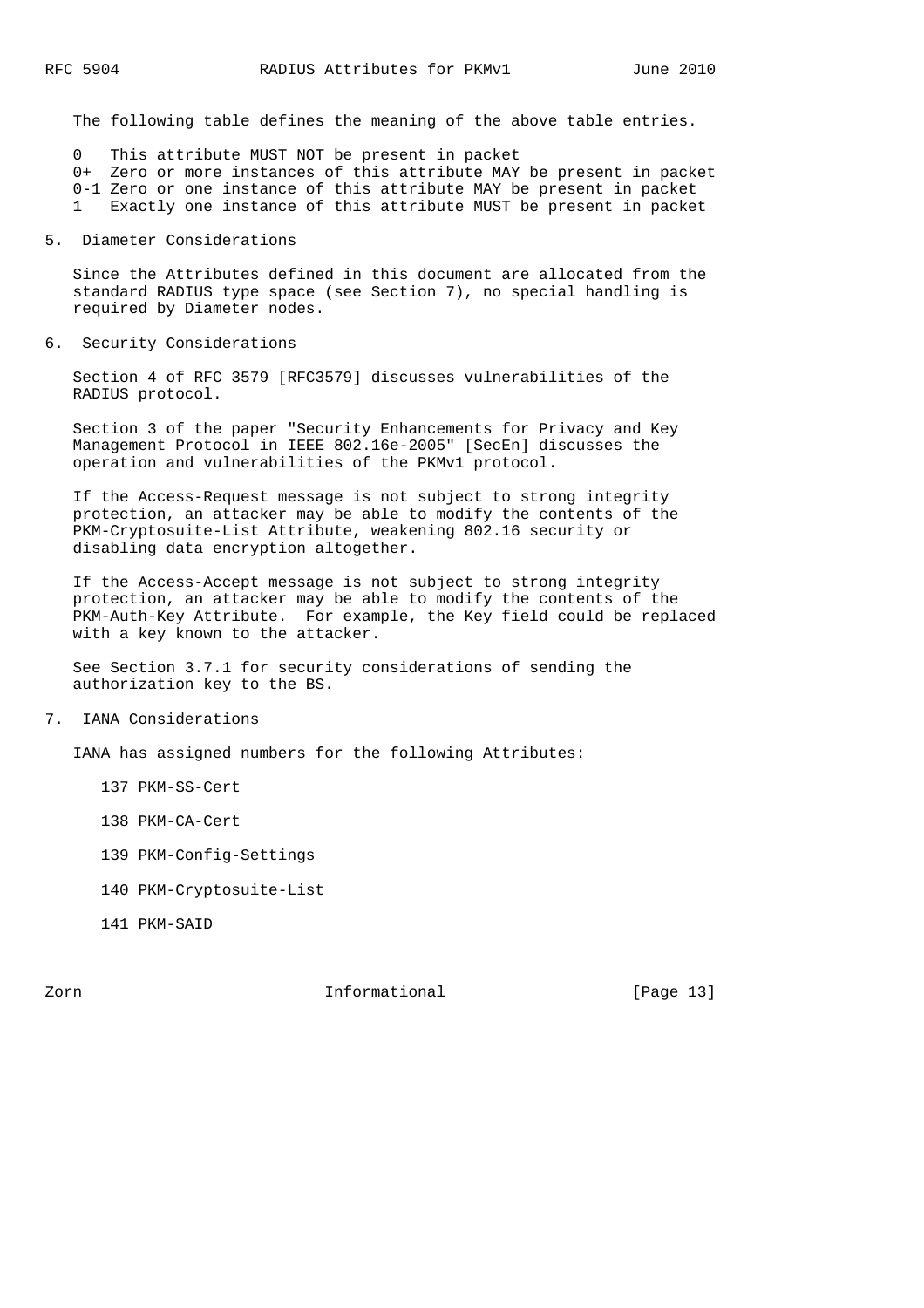142 PKM-SA-Descriptor

143 PKM-Auth-Key

 The Attribute numbers are to be allocated from the standard RADIUS Attribute type space according to the "IETF Review" policy [RFC5226].

8. Contributors

Pasi Eronen provided most of the text in Section 3.7.1.

9. Acknowledgements

 Thanks (in no particular order) to Bernard Aboba, Donald Eastlake, Dan Romascanu, Avshalom Houri, Juergen Quittek, Pasi Eronen, and Alan DeKok for their mostly useful reviews of this document.

- 10. References
- 10.1. Normative References

[IEEE.802.16-2004]

 Institute of Electrical and Electronics Engineers, "IEEE Standard for Local and metropolitan area networks, Part 16: Air Interface for Fixed Broadband Wireless Access Systems", IEEE Standard 802.16, October 2004.

- [RFC2865] Rigney, C., Willens, S., Rubens, A., and W. Simpson, "Remote Authentication Dial In User Service (RADIUS)", RFC 2865, June 2000.
- [RFC3579] Aboba, B. and P. Calhoun, "RADIUS (Remote Authentication Dial In User Service) Support For Extensible Authentication Protocol (EAP)", RFC 3579, September 2003.
- [RFC5226] Narten, T. and H. Alvestrand, "Guidelines for Writing an IANA Considerations Section in RFCs", BCP 26, RFC 5226, May 2008.
- 10.2. Informative References
	- [RFC2437] Kaliski, B. and J. Staddon, "PKCS #1: RSA Cryptography Specifications Version 2.0", RFC 2437, October 1998.
	- [RFC2459] Housley, R., Ford, W., Polk, T., and D. Solo, "Internet X.509 Public Key Infrastructure Certificate and CRL Profile", RFC 2459, January 1999.

Zorn **Informational Informational** [Page 14]